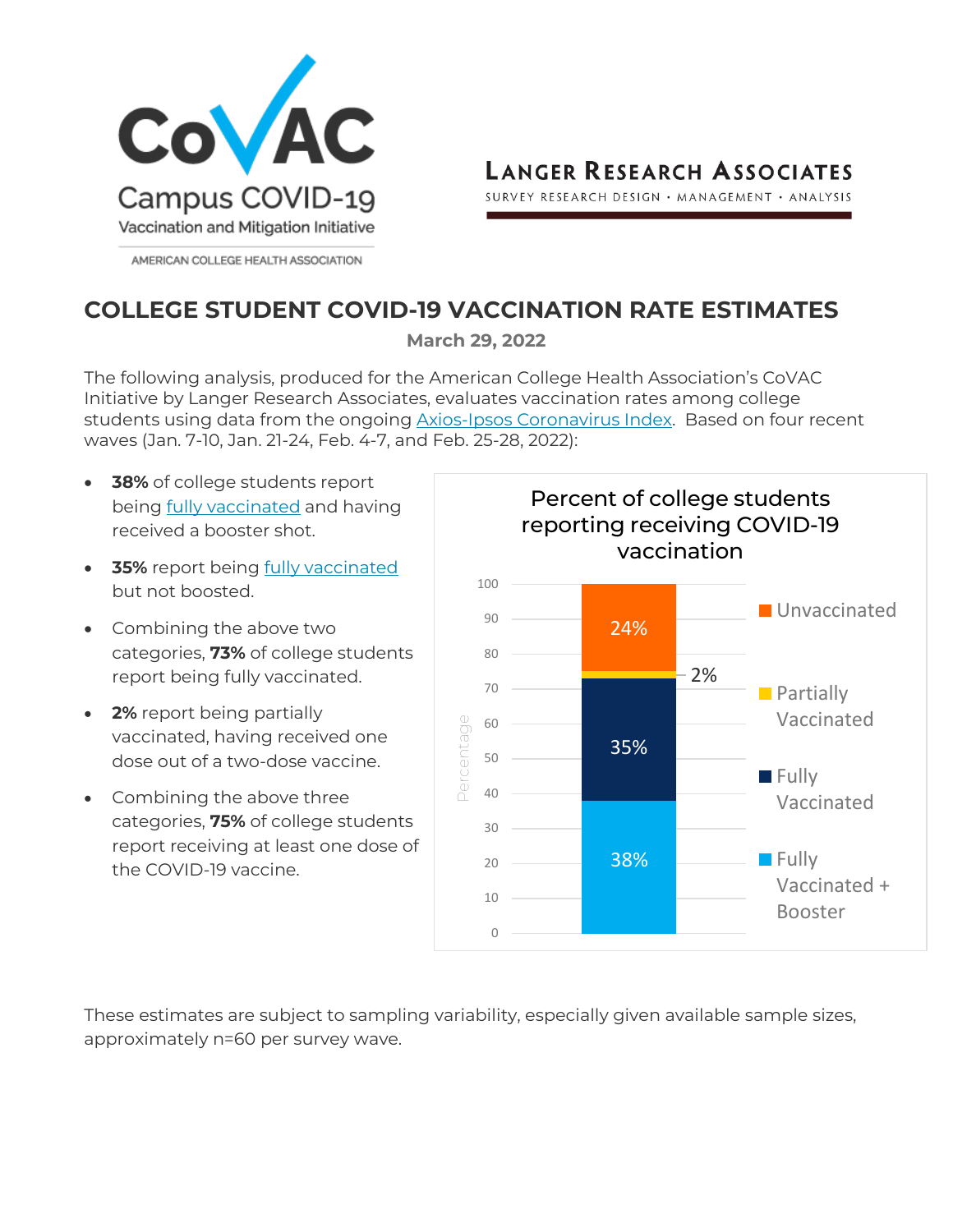Regionally, combining 10 survey waves (Sept. 24-Feb. 28) for adequate samples, the share of college students having received at least one dose is higher in the West (80 percent) than in the Midwest (68 percent), with uptake in the Northeast (76 percent) and South (72 percent) in between.



The number who report being fully vaccinated or, since November, boosted is 80 percent in the West and 76 percent in the Northeast; it's 69 percent in the South and 65 percent in the Midwest. (Booster status was added to the question during this data collection period.) These results are significantly higher (i.e., at the 95 percent confidence level) in the West than in the South and Midwest alike, and marginally higher (at 90 percent confidence) in the Northeast than in the Midwest.



*Note:* These results include 217 college students in Jan. 7-Feb. 28 data and 573 in Sept. 24-Feb. 28 results, with 105 in the Northeast, 114 in the Midwest, 223 in the South and 131 in the West. All differences characterized in this note have been tested for statistical significance.